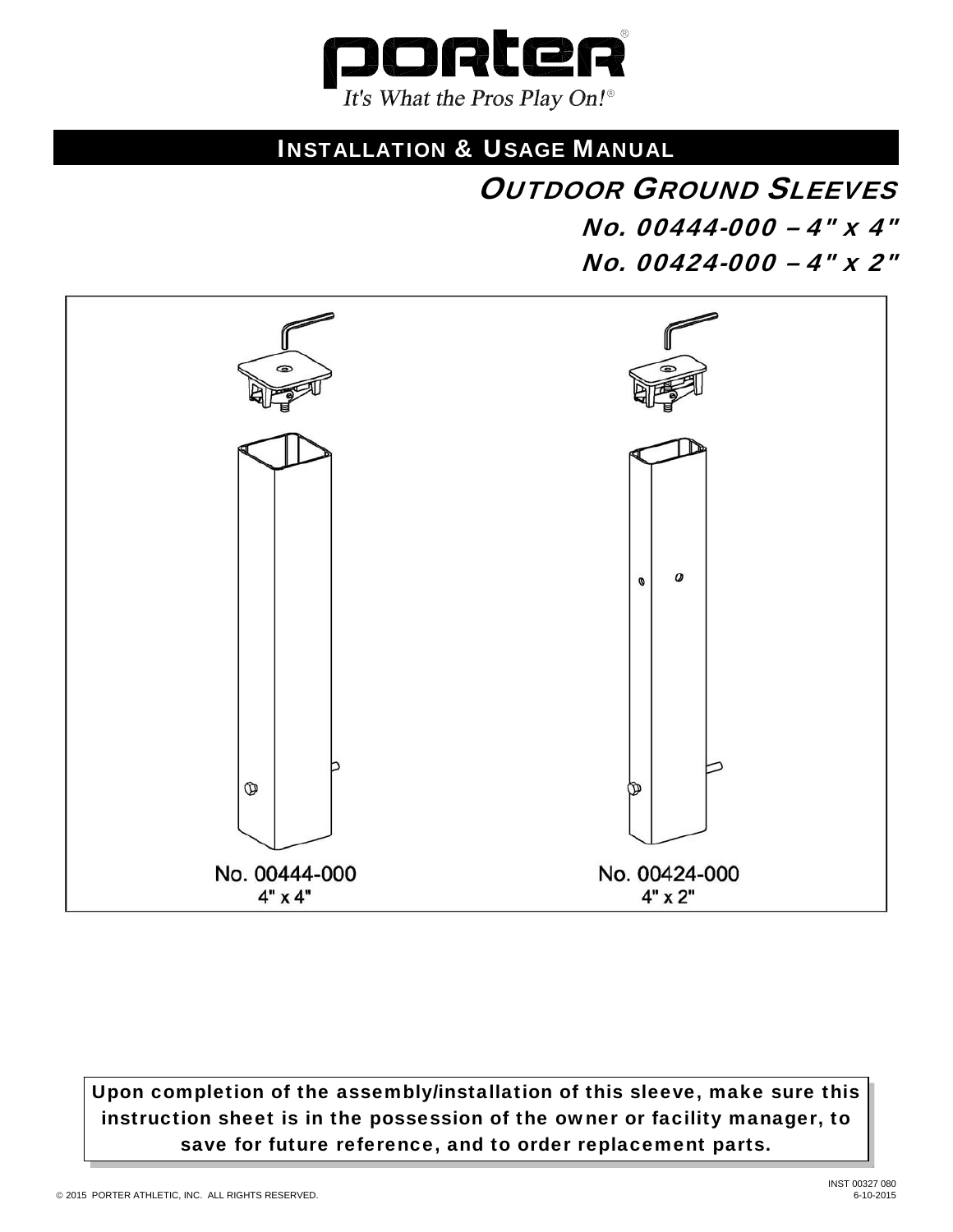#### **No. 00444-000 – 4" x 4" Ground Sleeve No. 00424-000 – 4" x 2" Ground Sleeve INSTALLATION INSTRUCTIONS**

# **WARNING**

READ ALL WARNINGS THOROUGHLY BEFORE USING THIS EQUIPMENT.

FAILURE TO COMPLY WITH THE FOLLOWING INSTRUCTIONS AND WARNINGS MAY RESULT IN SERIOUS INJURIES AND/OR PROPERTY DAMAGE.

- When ground sleeve is not in use, the cover must be securely installed in the sleeve at ALL times seated completely and fully tightened.
- Periodically inspect the inside of the sleeve. Remove any debris that may have collected inside the sleeve.
- Always keep the allen wrench (for the cover assembly) in the possession of the owner or facility manager, to prevent unauthorized usage.

THE OWNER OF THIS EQUIPMENT IS RESPONSIBLE TO ENSURE THAT ALL INDIVIDUALS FOLLOW THE SAFETY AND OPERATING INSTRUCTIONS TO AVOID INJURIES OR PROPERTY DAMAGE. PROPER USE AND SUPERVISION OF THIS EQUIPMENT IS ESSENTIAL TO HELP REDUCE THE POSSIBILITY OF ACCIDENTS OR INJURIES.

# **WARNING**

READ ALL INSTRUCTIONS THOROUGHLY BEFORE ATTEMPTING TO ASSEMBLE THIS EQUIPMENT. ASSEMBLY OF THIS EQUIPMENT MUST BE DONE BY PHYSICALLY CAPABLE ADULTS ONLY.

|          |                       |                       |          | <b>PARTS LIST</b>            |
|----------|-----------------------|-----------------------|----------|------------------------------|
| Item No. | Part No.              | 00444-000<br>Quantity | Quantity | 00424-000 Description        |
|          | <b>SLVE 00105 000</b> |                       |          | Sleeve Extrusion $-4$ " x 4" |
|          | <b>SLVE 00104 000</b> |                       |          | Sleeve Extrusion $-4$ " x 2" |
| 2        | COVR 00059 000        |                       |          | Cover Assembly $-4$ " x 4"   |
|          | COVR 00058 000        |                       |          | Cover Assembly $-4"$ x 2"    |
| 3        | <b>HDWE 01181 0E0</b> |                       |          | Anchor Bolt                  |
| 4        | <b>HDWE 03003 0E0</b> |                       |          | <b>Anchor Nut</b>            |
| 5        | MISC 00156 516        |                       |          | 5/16" Hex Allen Wrench       |

**1.** Check all parts against Parts List above to make sure all have been included.

**2.** Dig hole for sleeve in required location. CAUTION – Contact your local utility companies to locate buried electrical, gas and water lines before digging holes for footings. For information on locating sleeve(s), refer to the installation manual that is included with the product that is being used with this sleeve. For No. 00444-000 4" x 4" sleeve, see Detail "A". For No. 00424- 000 4" x 2" sleeve, see Detail "B".

**3.** Also note the proper location of the anchor pin in the sleeve, according to the requirements of the upright being used. On the No. 00444-000 sleeve, the top of the anchor pin will be located 2'-0" below the finished grade. On the No. 00424-000 sleeve, the top of the anchor pin can be located either 9" or 2'-0" below the finished grade. Cover the unused holes with duct tape, etc. to prevent concrete from entering the sleeve thru these holes.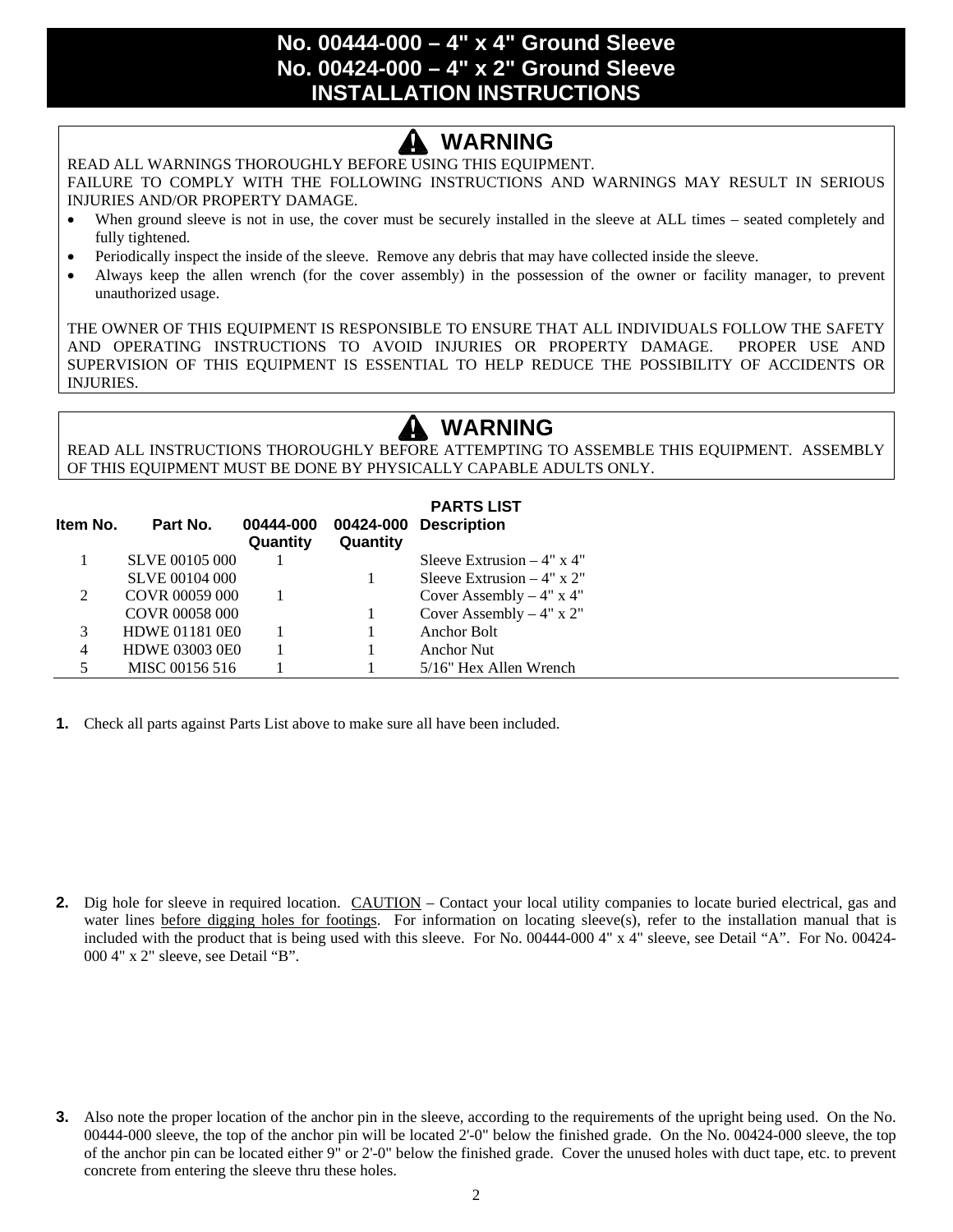

- **4.** After digging the hole to the proper depth, fill the bottom with gravel as shown in Details "A" and "B". The bottom of the ground sleeve will remain open after the concrete is poured, allowing for drainage into this gravel base. The gravel base will also help support the sleeve during the concrete pour.
- **5.** Locate and support the sleeve in the hole at the proper location and depth. **IMPORTANT** The top of the sleeve must be located exactly 1/4" below the finished grade, in order to locate the anchor bolt at the proper depth. This will also ensure that the cover is flush with the finished grade when installed.
- **6.** Check once more that the anchor bolt is in the proper hole (9" or 24" depth), and that the sleeve is located at the proper depth and is plumb, then pour the concrete. Fill the hole with concrete, up to the top of the sleeve. Make sure no concrete is allowed inside the sleeve – this will clog the bottom of the sleeve, preventing proper drainage. Slope the top of the concrete away from the top of the sleeve, to allow for proper drainage. See Details "A" and "B".
- **7.** Installation of the ground sleeve is now complete. After approximately 24 hours, install the cover assembly in the top of the sleeve. When installed properly, the top of the cover will be flush with the finished grade. Tighten the screw in the top of the cover with the allen wrench provided. Give the allen wrench and this instruction sheet to the customer, to keep for future reference.
- **8.** Re-grade the earth over the top of the concrete pour, taking care not to allow soil or plant material near the opening of the sleeve.
- **9.** Allow the concrete to cure for at least three days before installing any equipment in the sleeve.